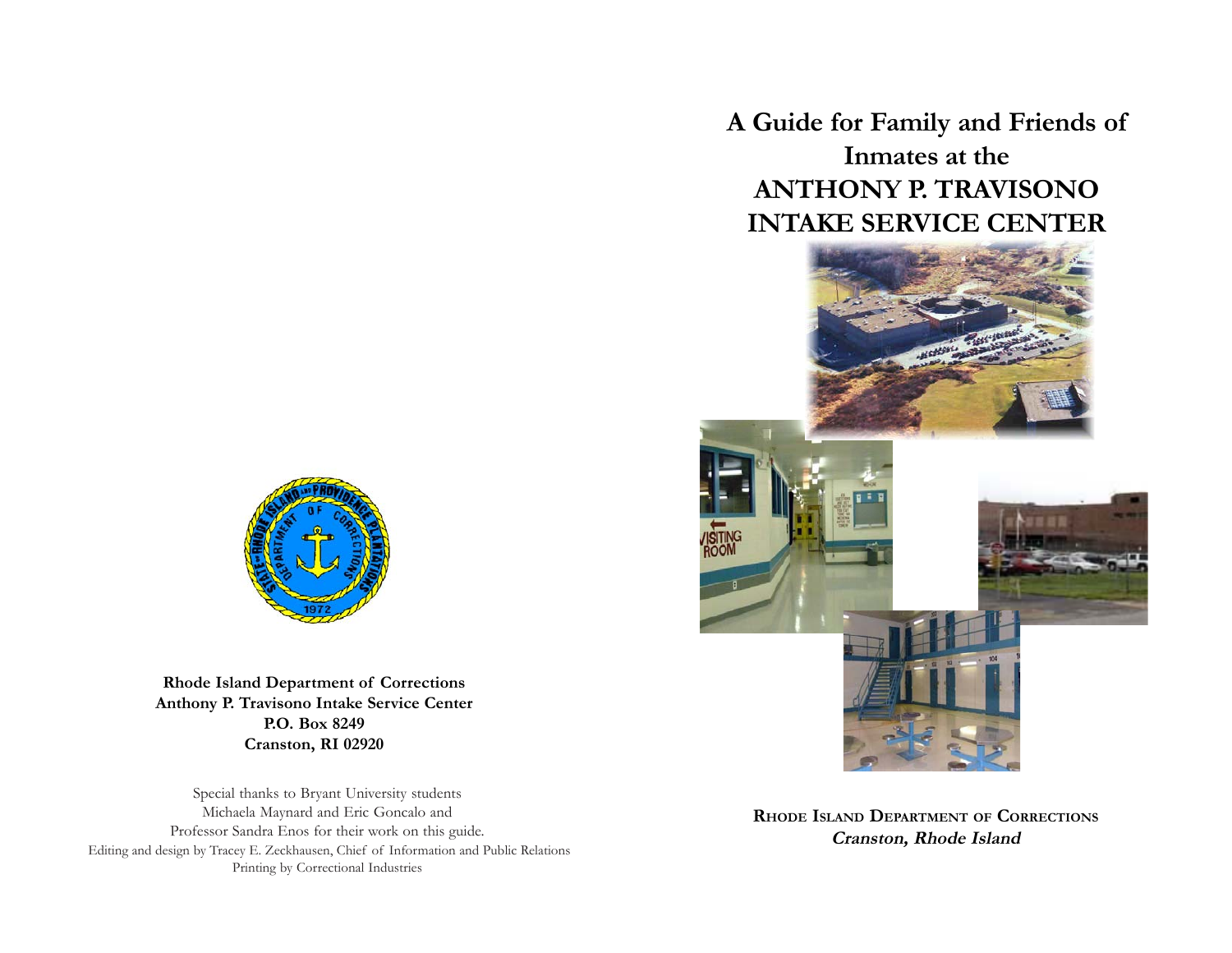To whom it may concern:

Whether this is your first experience having a loved one or friend incarcerated or whether you have been through this process before, we understand that you and your loved one are going through a difficult period. As stressful as this situation may be, it is important for you to maintain contact with and support the inmate to help with his/her rehabilitation process. Your loved one has lost most of his/her rights and it is important that he/she does not lose you.

This manual was designed to be brief and informative. Additional information can be found on the Rhode Island Department of Corrections website at: www.doc.ri.gov.

> **Table of Contents** Visiting Information....1 Medical Treatment....2 Inmate Accounts....3 Mail Procedures....4

### **TELEPHONE USAGE**



Inmates cannot receive calls. They can either make collect calls or can charge the calls to their own prepaid telephone account. Inmates have scheduled times when they can use the phone, and there is a 20-minute limit on all phone calls except for those with attorneys. All calls will be monitored and recorded for security reasons. If you should receive an unwanted call from an inmate, do not accept the collect call, or hang up if

it is not a collect call. If the calls continue, contact the facility warden.

Inmates are assigned a PIN (personal identification number) for use with the telephones upon commitment. Each inmate is required to submit a list of the names of any individuals to whom they wish to make phone calls during their incarceration. Only the names listed on that form can be called. An inmate must submit a new form any time a change is made to the phone list.

*\*\*All inmates can place calls to the following at no cost:\*\** Special Investigations Unit **(401) 462-2282** RIDOC Office of Investigations **(401) 462-2551** Rhode Island State Police (on-grounds) **(401) 462-2650** Bail Bondsmen

#### **Rhode Island Public Defender Offices:**

Providence County District and Family Courts **(401) 458-3050** Providence County Superior Court **(401) 222-3492** Violations – Providence **(401) 222-1313** Kent County – Superior, District, Family Courts **(401) 822-2195** Washington County – Superior, District, Family Courts **(401) 782-4180** Newport County – Superior, District, Family Courts **(401) 841-8320**

\*\* Calls between attorneys and inmates will not be monitored.\*\*

#### **Useful Telephone numbers:**

Intake Service Center: Main Control Center — **(401) 462-2285** RIDOC General Information — **(401) 462-1000** Bail Information — **(401) 462-2261 TTD: (401) 462-5180** Inmate Accounts — **(401) 462-2670** VINE (Victims Information & Notification Everyday) — **(877) 744-8463**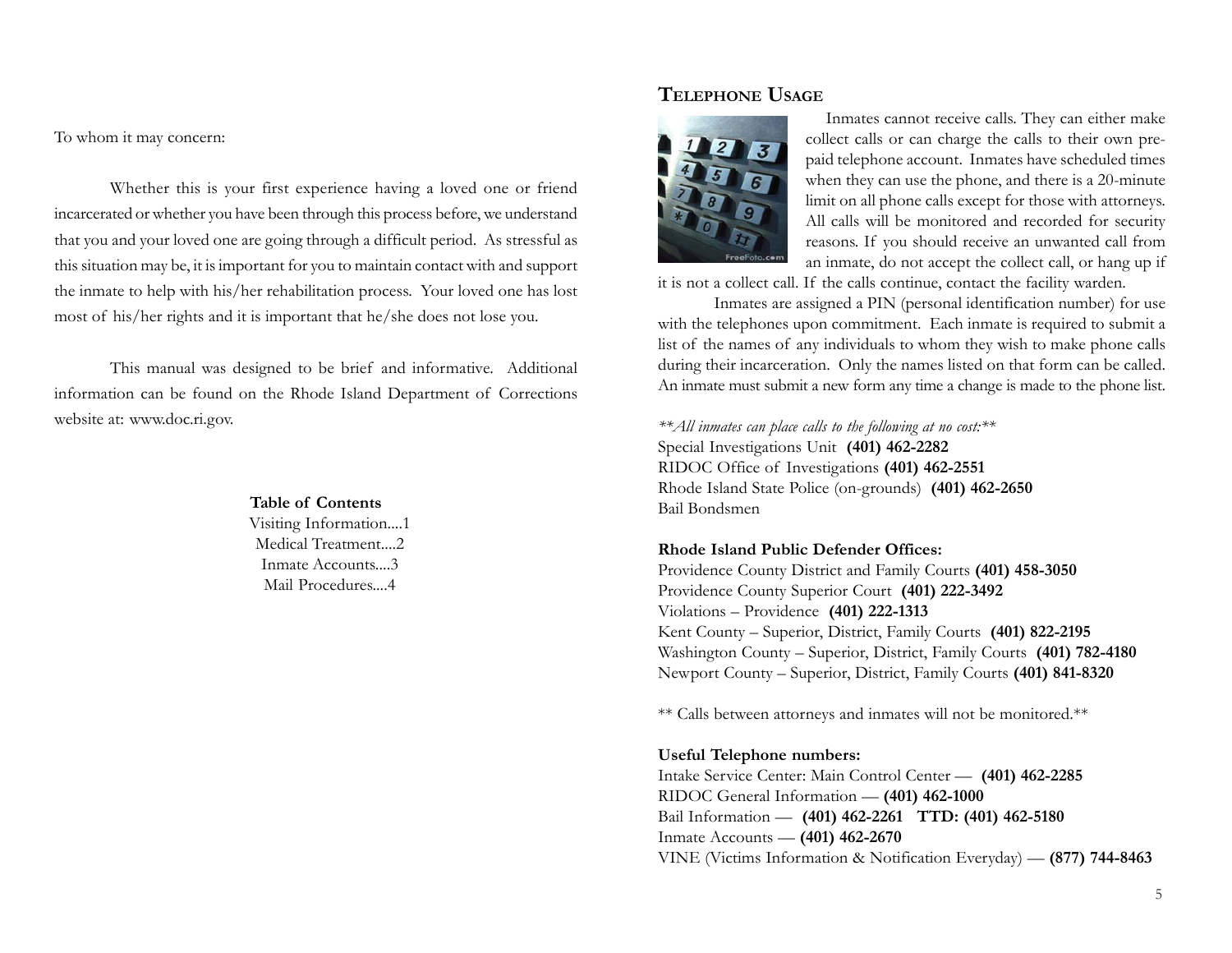Telephone Usage....5



# **MEDICAL TREATMENT**

Proper medical care and attention is available for every person entering the Department of Corrections. All new commitments meet with a nurse who reviews their medical needs, including risk for infectious diseases or mental health concerns, and who will schedule appropriate

follow up. Inmates who were on medications prior to being committed must notify the nurse of their medications and pharmacy if possible. Their medications will be assessed by a physician and prescribed as necessary.

There are 24-hour medical services available in cases of emergency at the Intake Service Center, however, routine medical needs are evaluated by nursing staff via sick requisitions and will be scheduled for evaluation.

Inmates who are awaiting trial will not be charged for their medications or physician visits. Once inmates become sentenced, however, even if they are housed at ISC, they will be charged a nominal fee for routine medical care. There is no cost imposed upon inmates for emergency or chronic care and indigent patients are excused from immediate payment. Balances from unpaid medical costs, however, may be charged to the inmate's account.

Consistent with Rhode Island state law, awaiting trial inmates have the right to refuse medical treatment with the exception of certain infectious disease screening (for public safety reasons) or court ordered medications (at the request of a physician).



# **INMATE ACCOUNTS**

Inmates are required to buy many of their own necessities. Accounts are set up for inmates and are used by the inmates to purchase items at the Commissary. Inmates must order items by filling out an order slip, and orders may only be placed once a week.Items for health and sanitation

MUST be ordered before comfort items such as food or other leisure objects.

 After an inmate has been incarcerated for 30 days, any depositor must be on the inmate's visitor list.

### **Friends and family may make a deposit to the inmate's account IN PERSON:**

Inmate Accounts Office, West Road, Building #138 (next to J.J. Moran Medium Security)

#### **ON LINE:**

www.JPAY.com; (800) 574-JPAY **or** www.westernunion.com; (800) 634-3422

# **or**

**BY MAIL:**

*Send a check or money order (no cash) to:* Rhode Island Department of Corrections Inmate Accounts 51 West Road Cranston, RI 02920

Be certain to include the inmate's ID number, available from the reception desk or directly from the inmate, on the check and/or money order. When depositing \$100 or more in person, a photo ID is required as well as a completed